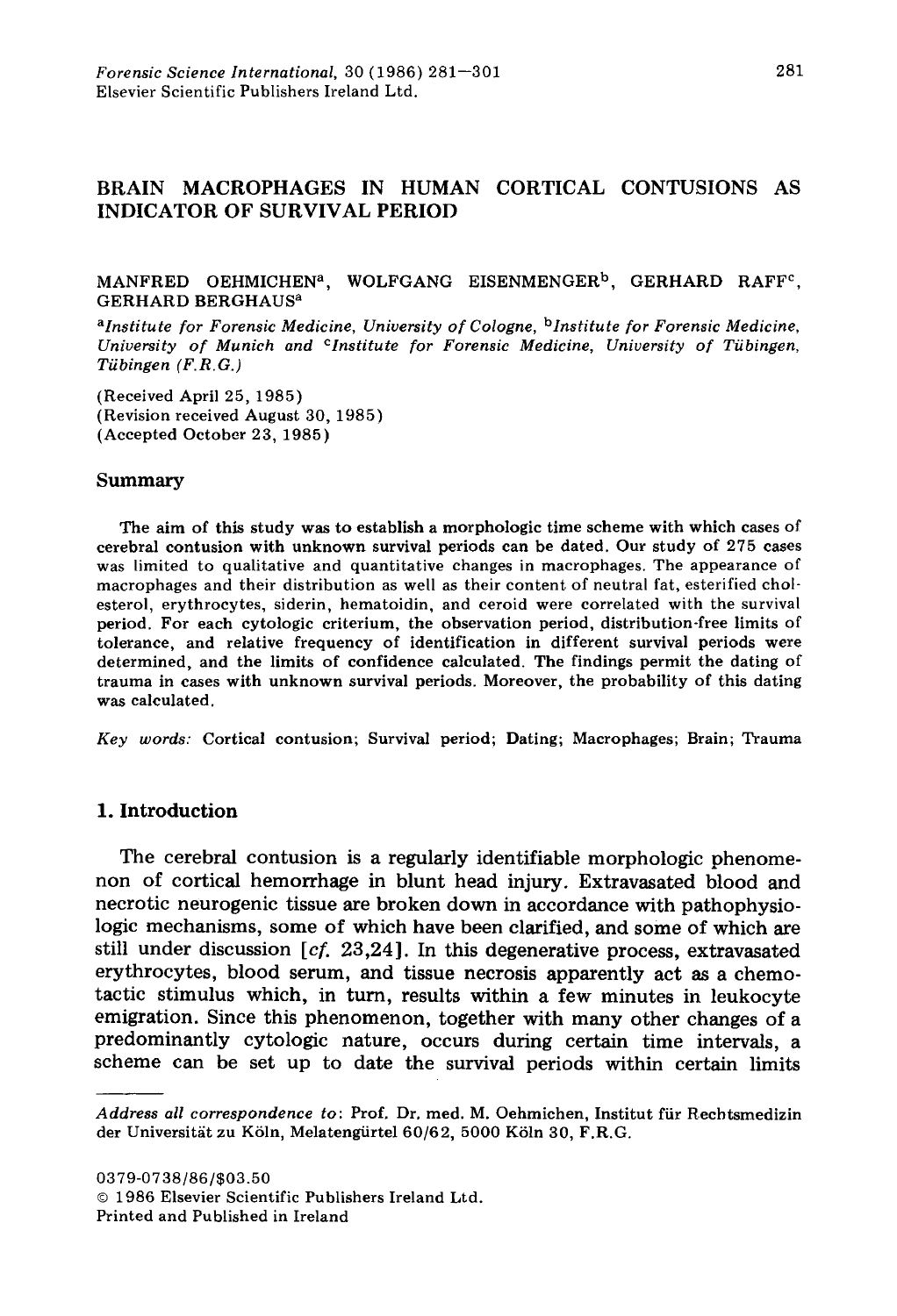[4,8,18,21,25]. Related studies on ischemic brain injury have also shown certain similarities in the temporal course [14,16,30,32].

Extravasated monocytes or macrophages are first observable in cortical contusions as early as  $12-14$  h after the traumatic event. The distribution of macrophages in and around the hemorrhage site varies depending on the length of the survival period. The function of the macrophages is the removal of necrotic cells, cell debris, and freed material by ingestion and digestion. The removal rate varies depending, among other things, on the size of the material recognized as "foreign."

Both the different localization and functional state of macrophages in cortical contusions depend on the survival period. These characteristics, therefore, can be used to date cases of traumatic cortical hemorrhage with unknown survival periods.

# 2. Materials and methods

## *2.1. Material*

This study is based on 275 cases of cortical hemorrhage with variously long survival periods  $(0-58 \text{ years})$ . Any case that did not meet the following requirements was excluded from the study:

- 1. Known survival period,
- 2. Restriction of hemorrhage primarily to cortex,
- 3. Patient at least 15 years old at time of head injury,
- 4. No clinical or morphologic signs of intravital brain death.

The quality or quantity of other trauma-induced effects and the cause of death were not considered.

### *2.2. Histologie proeedures*

After fixation in formalin, the autopsy material was either embedded in paraffin and cut into  $5 \mu m$  thick sections, or frozen sections were prepared.

Neutral fat was identified in frozen sections by scarlet red and in paraffinembedded sections by hematoxylin and eosin (H and E), Luxol fast blue, Prussian blue, van Gieson, cresyl violet, and according to Klüver-Barrera.

The microscopic investigation was performed by polarization or by transmitted light fluorescence with UV light using a Zeiss Photomicroscope III (Oberkochem/FRG ).

### *2.3. Histologie evaluation*

Macrophages were basically identified by light microscopic criteria: mononuclear elements with predominantly indented or rounded nucleus containing loosely structured chromatin, and swollen cell body that was clearly differentiatable from the surrounding neurogenic tissue. Findings obtainable on HE-stained sections were not essentially changed by the demonstration of lysozyme as macrophage marker.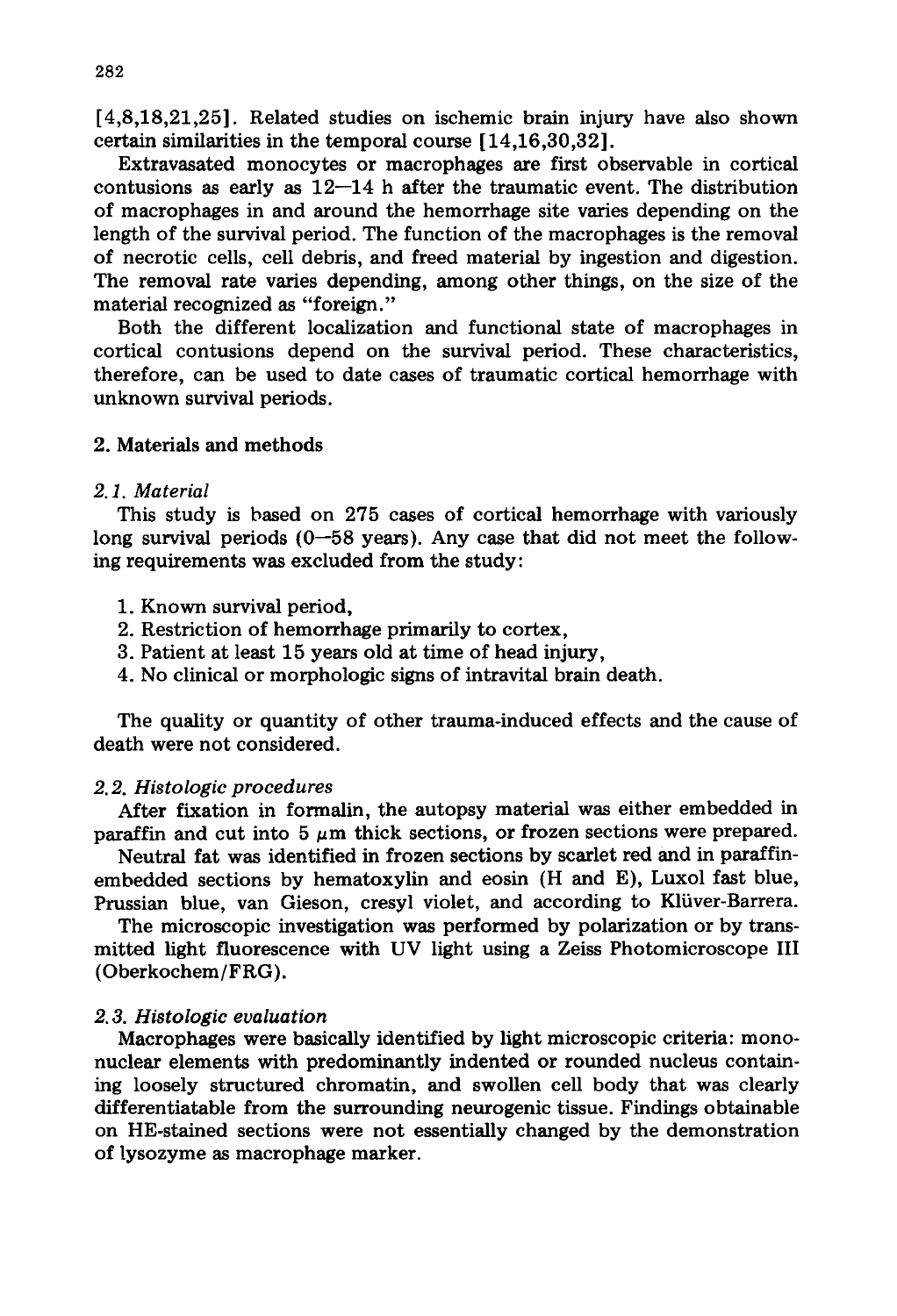A semiquantitative düferentiation was carried out to determine the topographical distribution of macrophages. The following characteristics were differentiated in each case: .

- 1. Predominantly perivascular macrophages within the neuropil;
- 2. Disseminated, single macrophages;
- 3. Many macrophages diffusely interspersed throughout tissue;
- 4. Beginning demarcation by macrophages; and
- 5. Pronounced demarcation by macrophages.

Qualitative düferentiation of single macrophages was based on identifiable ingested material. The following types of macrophages were differentiated:

- 1. Macrophages, regardless of ingested material;
- 2. Macrophages with intracellular neutral fat;
- 3. Macrophages with intracellular anisotropic lipids;
- 4. Macrophages with ingested erythrocytes (erythrophages);
- 5. Macrophages with intracellular siderin (siderophages);
- 6. Macrophages with intracellular ceroid (ceroid-phages); and
- 7. Macrophages with intracellular hematoidin (hematoidin-phages).

# *2.4. Quantitative evaluation*

The duration of each post-traumatic interval was recorded in minutes, hours, days, or years as weIl a.s by a logarithm of minutes. In *those* cases with identifiable macrophages, including erythrophages, siderophages, and hematoidin-phages, a distinction was made between cases with a few macrophages (10 macrophages/microscopic field; lens magnification,  $\times$  25; eyepiece magnification,  $\times$ 10) and cases with many macrophages. The cases were further classified according to the same or a similar survival period. This classification was based on identical time intervals related to a logarithmic presentation of time ([logarithm] log min).

The following information was obtained by additional evaluation of all material: .

- 1. First and last time at which a definite histomorphologic criterium was demonstrable in the post-traumatic interval (observation period);
- . 2. Frequency of criterium in relation to total number of cases examined within this observation period (relative frequency);
- 3. Limits of confidence for observed relative frequency (estimated according to Clopper and Pearson [6]) with a statistical reliability of 95%;
- 4. Distribution-free (independent) tolerance limit [28] in which certain criteria appeared within the respective observation period with a statistical reliability of 95%.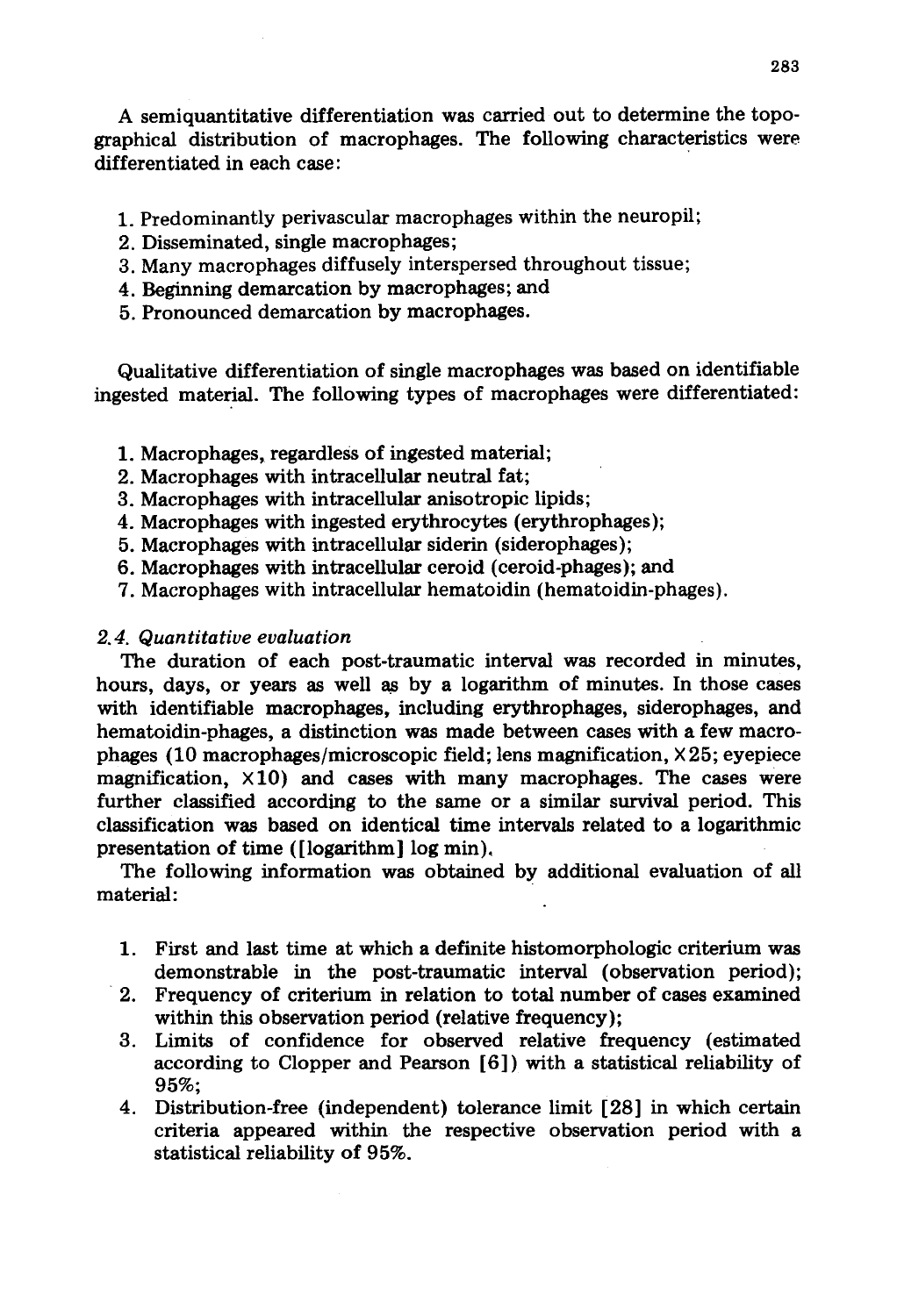## TABLE 1

## SUMMARY OF RESULTS

Observation periods for the considered cytomorphologic criteria in cortical contusions (columns 1 and 2). Relative frequency of cases examined in which respective cytomorphologic criteria were observed in cortical contusion (column 5). The limits of confidence for the respective relative frequency of those cases demonstrating the individual cytomorphologic criteria - estimated with a statistical reliability of 95% according to Clopper and Pearson (column 6). Calculation of distribution-free tolerance limits with which respective cytomorphologic criteria may be expected with 95% reliability of the survival periods within observation period after traumatic event (column 7).

| Cytomorphologic<br>alterations             | Demonstration time<br>correlated with<br>survival time of<br>traumatic event<br>observation)<br>period) |                               | Total number Number of<br>of examined<br>cases during<br>observation<br>period $(n)$ | cases with<br>cytomorpho-<br>logic alterations<br>(observations) | <b>Relative frequency Estimated limits</b><br>of observations<br>(data expressed<br><i>in percent</i> ) | of confidence<br>$[6]$ (data<br>expressed in<br><i>percent</i> ) | Distribution-free<br>tolerance limit<br>with 95% relia-<br>bility (data<br>expressed in<br><i>percent</i> ) |  |  |  |  |
|--------------------------------------------|---------------------------------------------------------------------------------------------------------|-------------------------------|--------------------------------------------------------------------------------------|------------------------------------------------------------------|---------------------------------------------------------------------------------------------------------|------------------------------------------------------------------|-------------------------------------------------------------------------------------------------------------|--|--|--|--|
|                                            | First                                                                                                   | Last<br>appearance appearance |                                                                                      |                                                                  |                                                                                                         |                                                                  |                                                                                                             |  |  |  |  |
|                                            | Column                                                                                                  |                               |                                                                                      |                                                                  |                                                                                                         |                                                                  |                                                                                                             |  |  |  |  |
|                                            |                                                                                                         | $\overline{2}$                | 3                                                                                    | 4                                                                | 5                                                                                                       | 6                                                                | 7                                                                                                           |  |  |  |  |
| Macrophages                                | 11.5                                                                                                    | 58a                           | 210                                                                                  | 194                                                              | 92.4                                                                                                    | $90.8 - 97.6$                                                    | 97                                                                                                          |  |  |  |  |
| Macrophage<br>distribution<br>perivascular | 11.5                                                                                                    | 6.5d                          | 12                                                                                   | 6                                                                | 50.0                                                                                                    | $21.0 - 78.9$                                                    | 41                                                                                                          |  |  |  |  |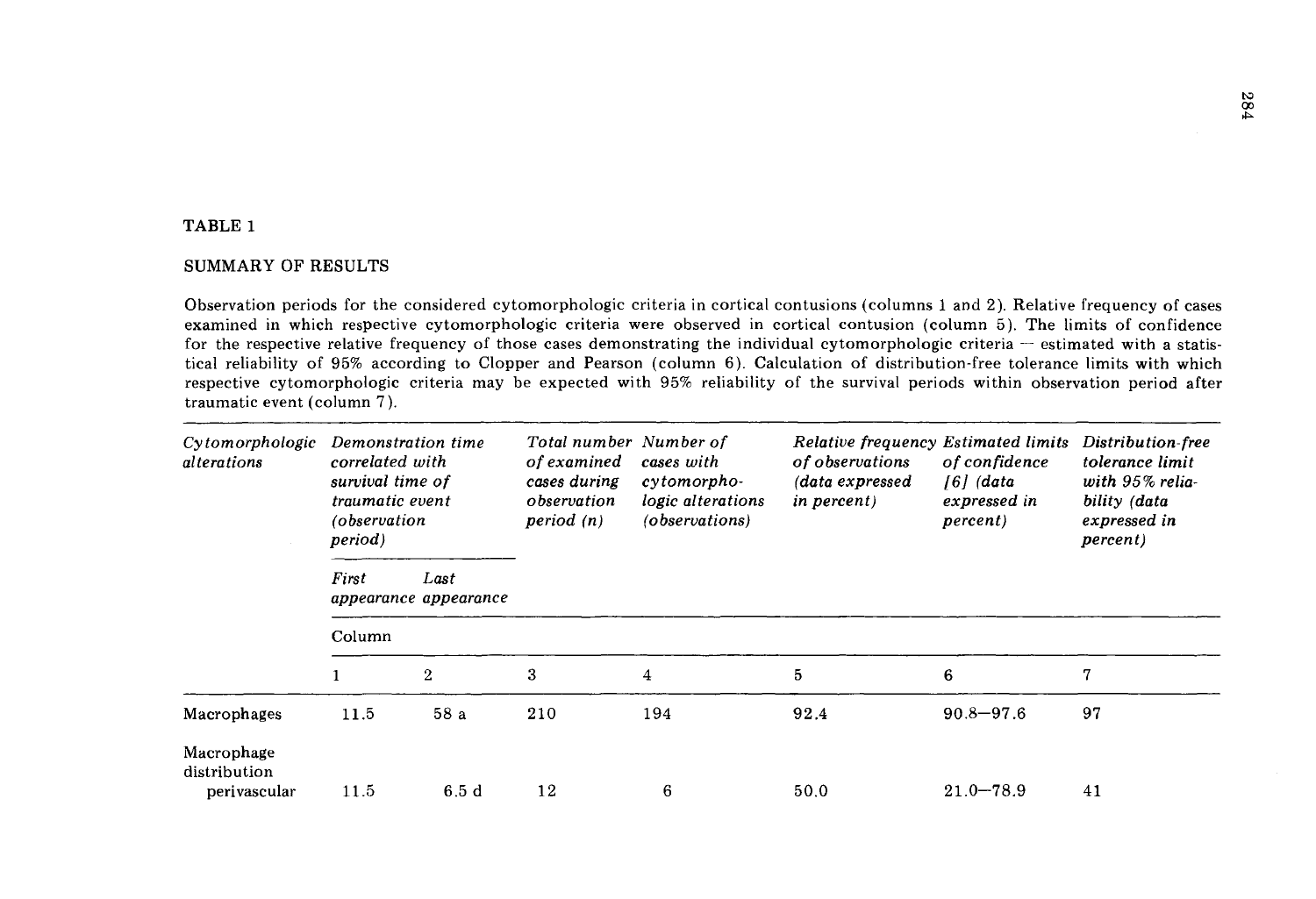| single         | 11.5 <sub>h</sub> | 58 a  | 59  | 27  | 45.8 | $32.7 - 59.2$ | 83 |  |
|----------------|-------------------|-------|-----|-----|------|---------------|----|--|
| diffuse (many) | 24.0 h            | 240d  | 78  | 57  | 73.1 | $61.8 - 82.5$ | 92 |  |
| beginning      |                   |       |     |     |      |               |    |  |
| demarcation    | 14d               | 1a    | 11  | 10  | 90.9 | $58.7 - 99.7$ | 60 |  |
| demarcation    | 6 d               | 15a   | 29  | 19  | 65.5 | $45.6 - 82.0$ | 77 |  |
| Lipophages     | 24h               | 30a   | 131 | 100 | 76.3 | $67.8 - 83.1$ | 95 |  |
| Anisotropic    |                   |       |     |     |      |               |    |  |
| lipids         | 10d               | 28a   | 99  | 34  | 34.3 | $25.0 - 44.5$ | 86 |  |
| Erythrophages  | 16 <sub>h</sub>   | 150 d | 160 | 126 | 78.8 | $72.2 - 85.1$ | 96 |  |
| Siderophages   | 71 h              | 44a   | 154 | 141 | 91.6 | $81.3 - 91.9$ | 96 |  |
| Hematoidin     | 12d               | 365 d | 67  | 33  | 49.3 | $36.8 - 61.7$ | 86 |  |
| Ceroid         | 101 <sub>h</sub>  | 210d  | 46  | 29  | 63.0 | $47.5 - 76.8$ | 84 |  |

 $\sim$ 

 $\hat{\mathbf{v}}$ 

 $\epsilon$ 

 $\sim 100$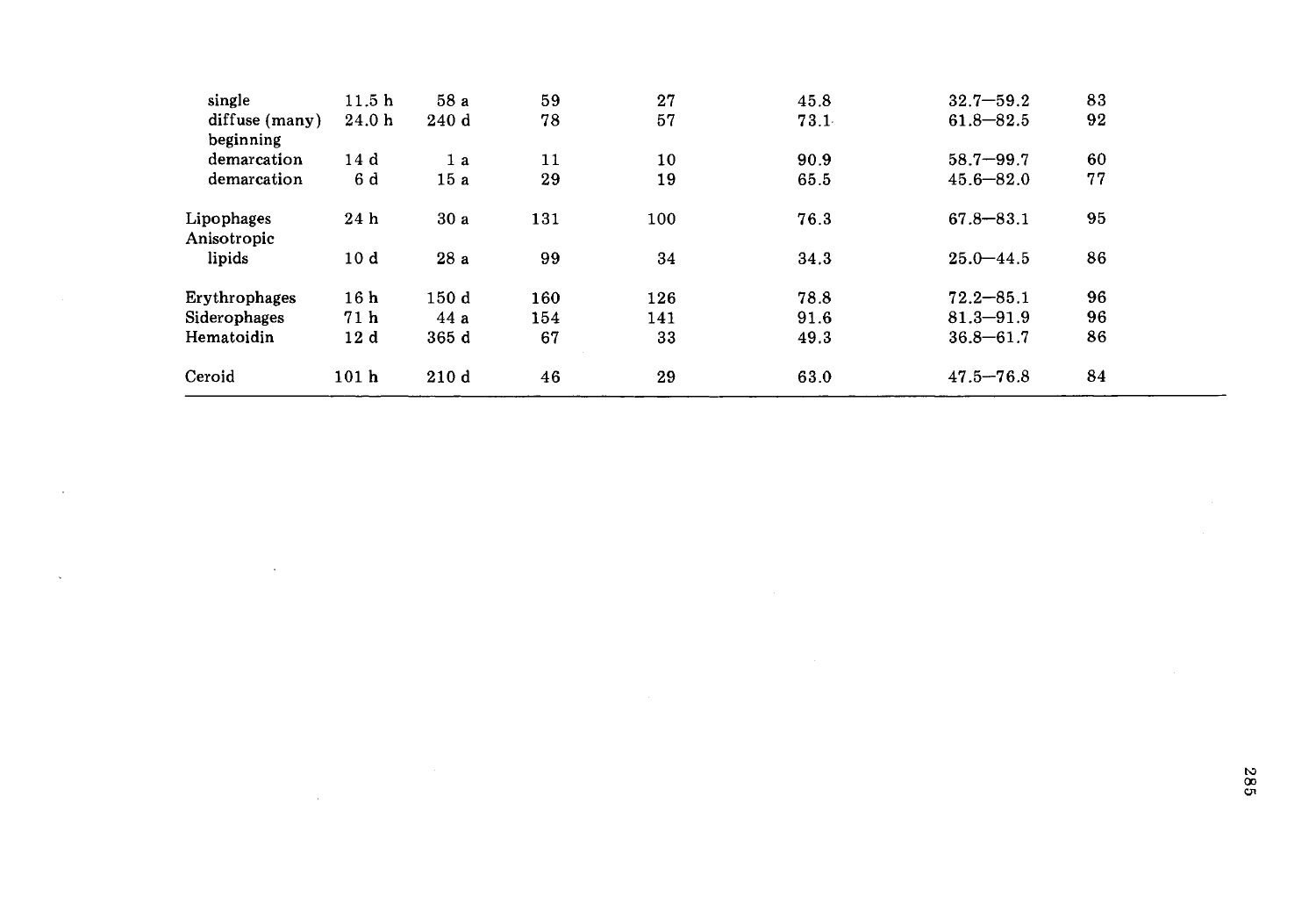# 3. Results

First, the *observation period* for each criterium, *i.e.* the post-traumatic interval within which this criterium was identifiable, was determined. The individual observation periods in Table 1 (columns 1 and 2; for graphic presentation, see Fig. 1) already show the basic scheme which, after consideration of the cytomorphologic criteria mentioned above, gives indications for the dating of brain injury in a case with an unknown survival period.

This then brings up the question of whether all possible cases are included in the observation periods, i.e. what percentage of cases will fall outside these periods. To answer this question, the distribution-free limits of tolerance were calculated for the single criteria (see Table 1, column 7). Approximately 90% of all cases are included in the observation periods of most criteria, in other words, about 10% of the cases fall outside the periods (i.e. either earlier or later).

Initially, it was impossible to cite the probability with which a criterium was to be expected at any particular point in time within the observation period. To determine the percentage of cases with any one criterium after certain post-traumatic intervals (for *relative frequency*, *cf.* Figs.  $2-6$ ), the



Fig. 1. Observation periods for individual histomorphologic criteria during different survival periods.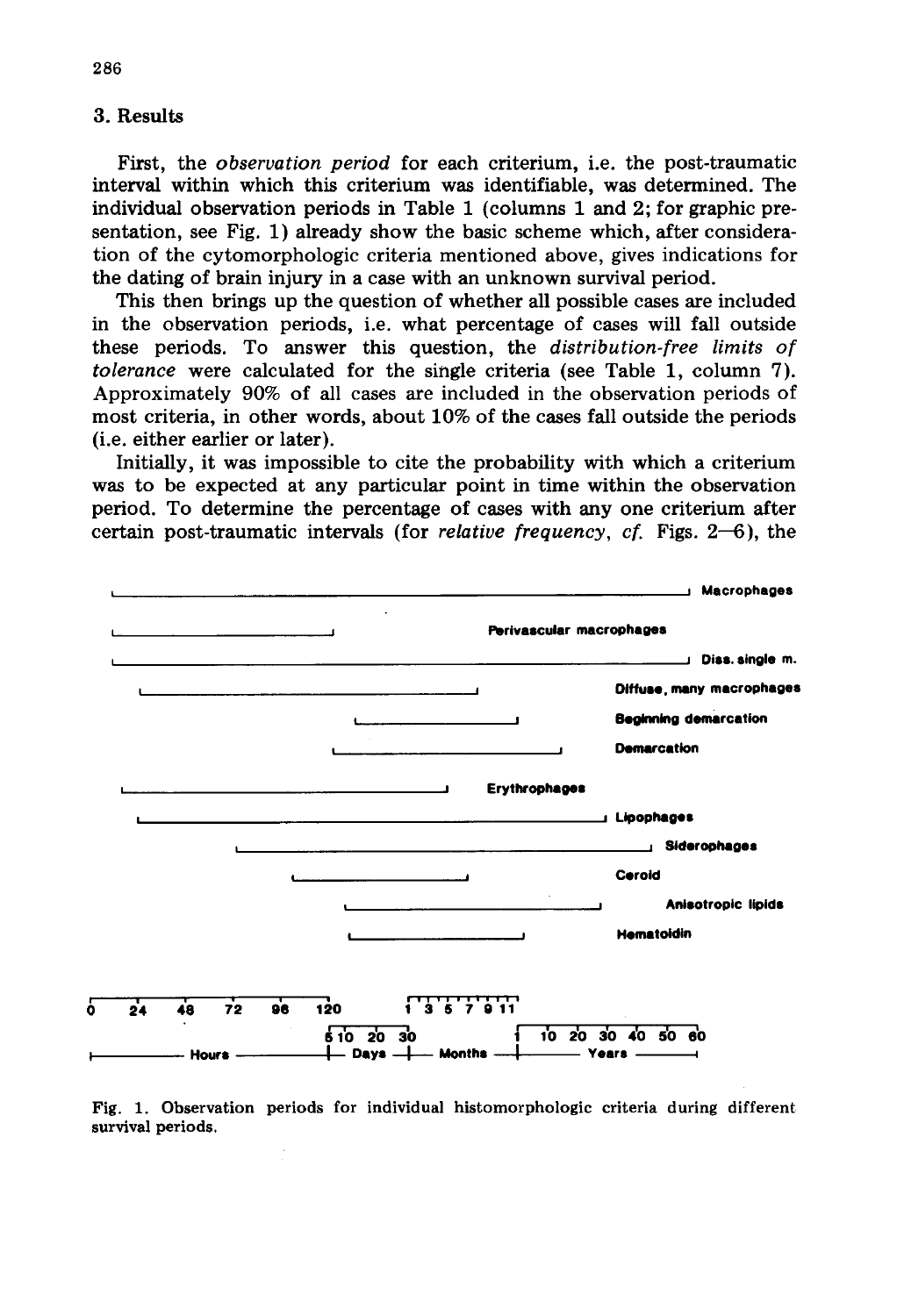

Fig. 2. Identification of macrophages during different survival periods (logarithmic presentation of time). *Upper figure* shows total number of examined cases (n = 275) that wete classified in groups with identical survival periods. *Lower figure* shows percentage of cases with macrophages after a certain survival period (total column). The percentage of cases with only a "few" macrophages is entered separately (shaded portion of column). Lines at top of columns designate limits of confidence with 95% reliability.

typical observation periods for each histomorphologic criterium were recorded and the examined cases in this period assigned according to different survival periods. The reliability with which any one criterium can be expected during any given post-traumatic interval was established by determining the *limits of confidence.* 

The following associations were also demonstrated for each criterium:

### *3.1. Identification of macrophages (Fig. 2)*

Macrophages were definitely observed for the first time 11.5 h after the traumatic event; they were identifiable in the traumatically injured region of the brain during virtually every examined survival period time up to 58 years. The percentage of cases in which comparatively few macrophages could be observed was determined: their percentage proved comparatively high,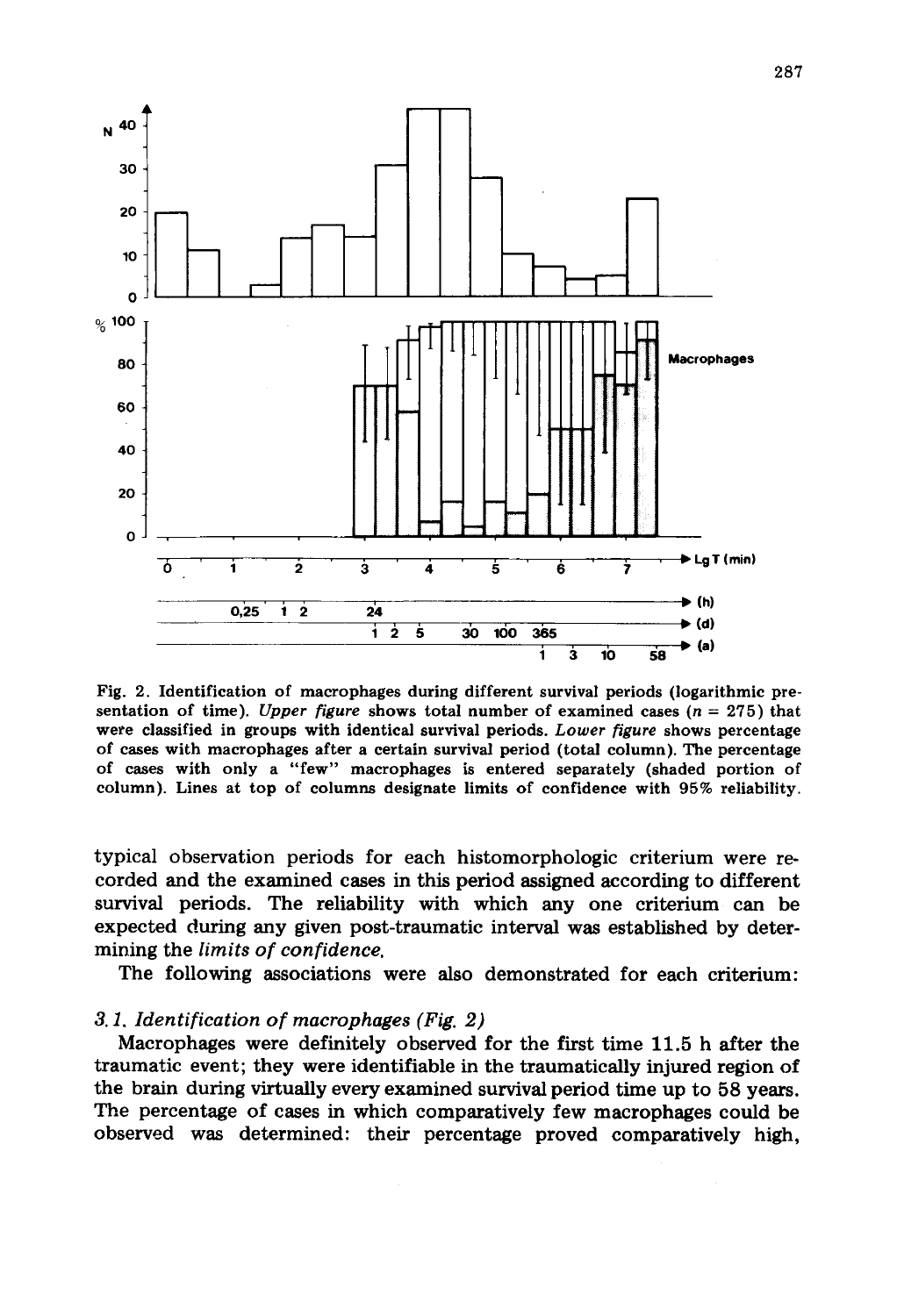

Fig. 3. Distribution of macrophages during different survival periods (logarithmic presentation of time). *Uppermost figure* shows total number of examined cases  $(n = 131)$  in which distribution was assessed. Like in Fig. 2, cases were assigned to groups with the same survival period. The other 5 figures show distribution and number of macrophages in cases with different survival periods. Intervals of confidence for each survival dass are cited.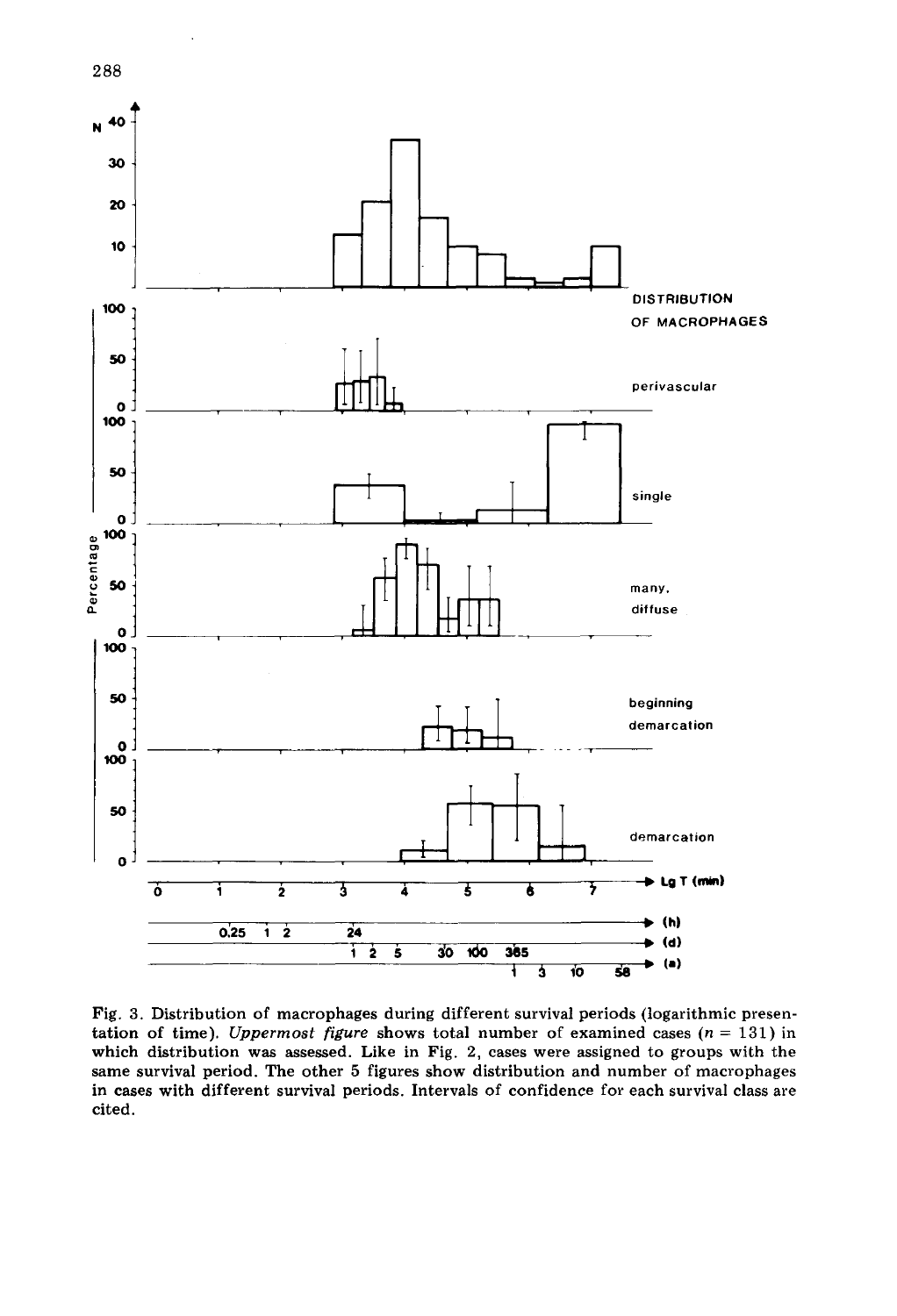

Fig. 4. Identifieation of neutral fat and anisotropie lipids in phagoeytes (erystals in lipophages) during different survival times (logarithmie presentation of time). *Upper figure* shows the number of examined eases during observation period for lipophages  $(n = 131)$ ; the *second figure*, the percentage of cases with cells containing lipids; and the *third figure,* the percentage of cases with crystalline-positive lipids in macrophages. Both the second and third figures give the limits of confidence for each time class.

particularly during the short interval (up to 5 days) and the long intervals (1 year or more).

#### 3.2. Distribution of macrophages (Fig. 3)

As mentioned previously, five different distribution types were distinguished. The first macrophages occurred either singly (Fig. 7a) or perivascularly (Fig. 7b). Whereas perivascular macrophages were found only within the first few days after the injury, single macrophages appeared during the first 5 days and then peaked again 10 or more years later. Moreover, this differentiation confirmed that the initial distribution is relatively diffuse (Fig. 8a), and that macrophages later accumulate locally at the boundary between intact and necrotic brain tissue (Fig. 8b), leading, in part, to clear demarcation (Fig. 9).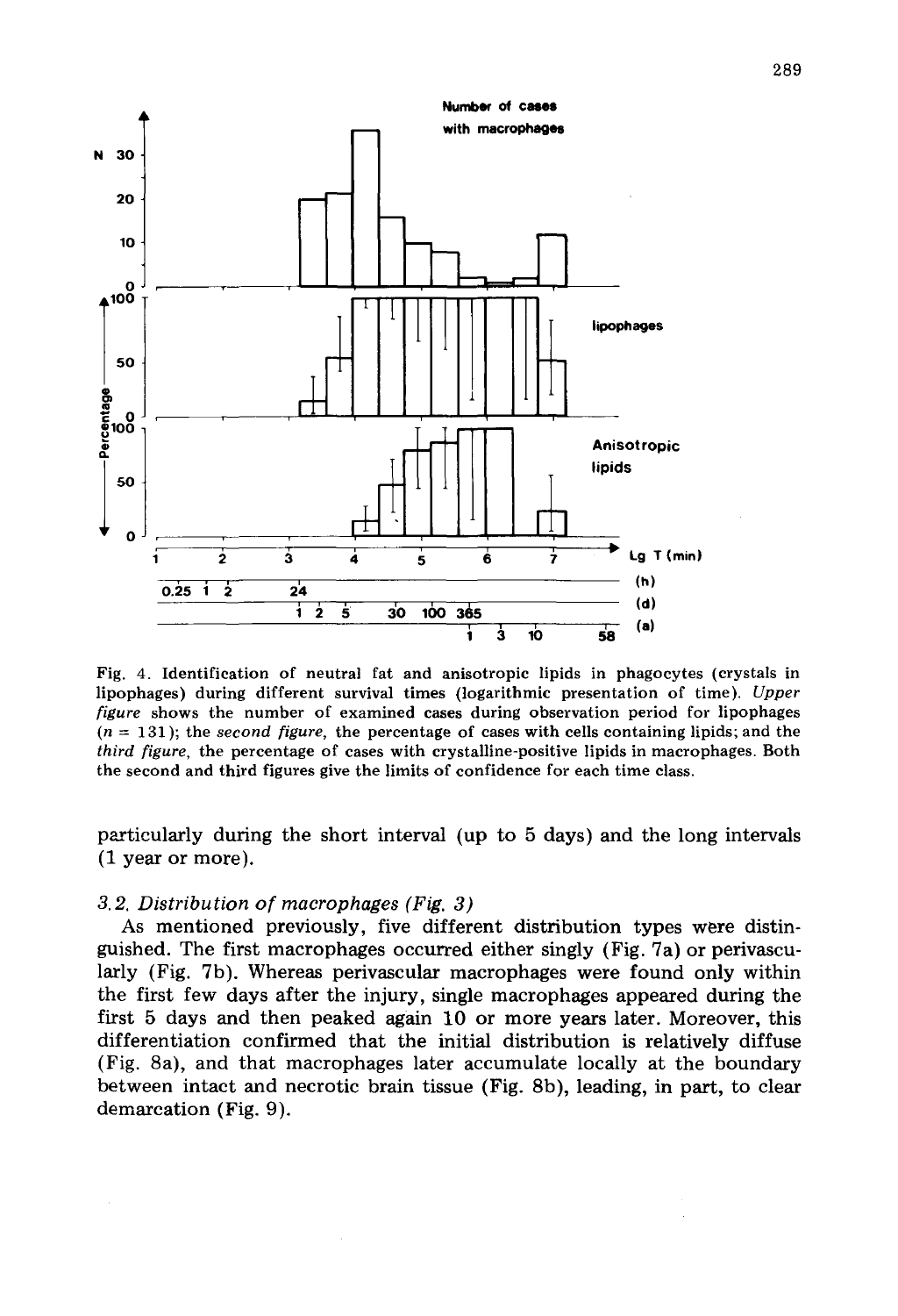

Fig. 5. Identification of macrophages, erythrophages, siderophages, and hematoidin in cases with different survival periods after cortical hemorrhage. The two uppermost figures show the total number of cases  $(n = 275)$  and the percentage of cases with macrophages; and Figs. 3through 5, the percentage of cases for each demonstrated single criterium in dependency on the post-traumatic survival period. The percentage of cases with only slightly pronounced single criterium (shaded portion of column) and the limits of con· fidence for each time dass are presented.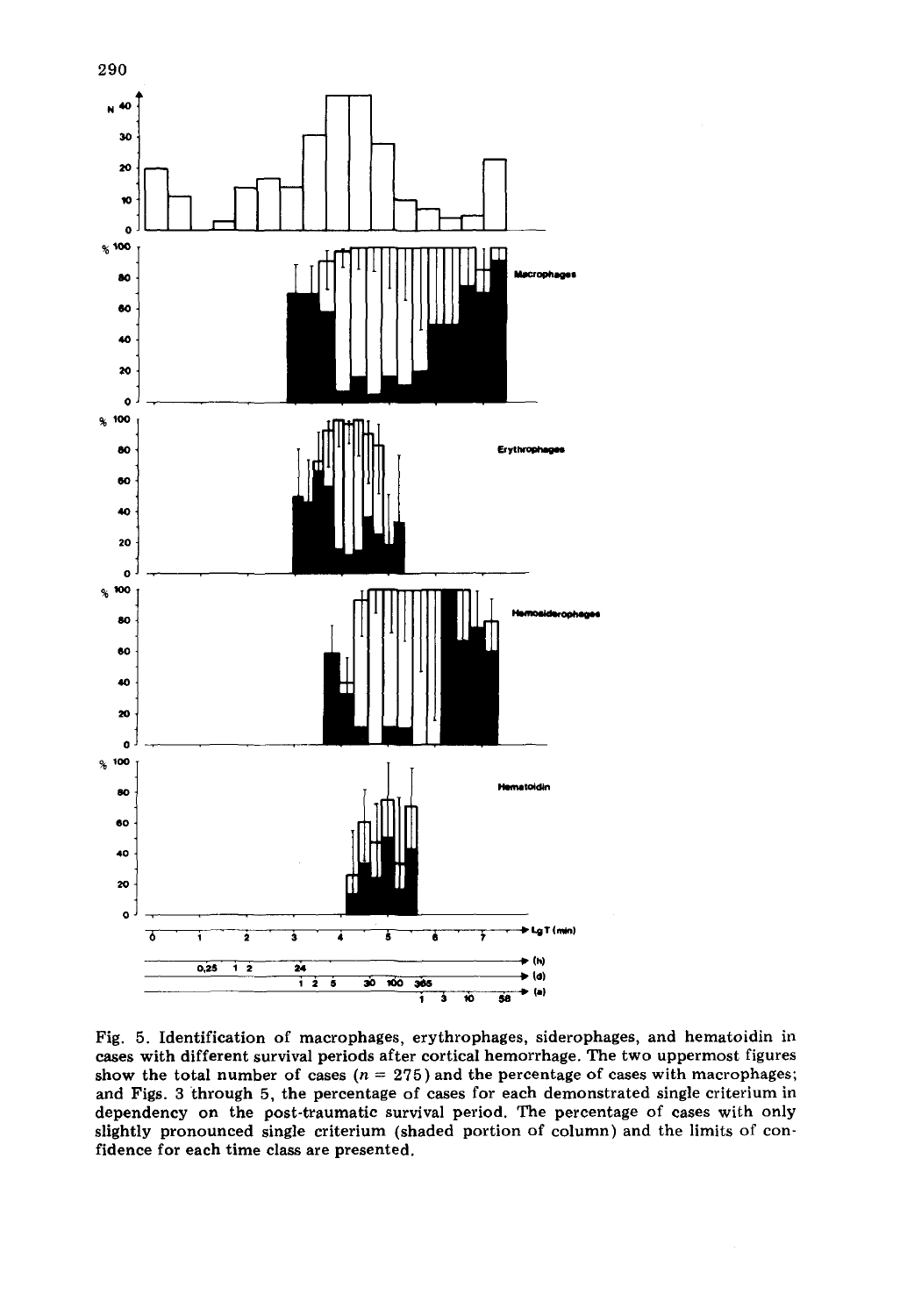

Fig. 6. Ceroid identification in macrophages at different time periods after traumatic event. Intervals of confidence are presented.

### 3.3. Intracellular lipid (Fig. 4)

Lipid accumulation in the cytoplasm of macrophages (demonstrated by scarlet red staining – cf. Figs.  $7-9$ ) exceeding that considered normal for monocytes was briefly observed after the first appearance of these cells, i.e. as early as 24 h after the traumatic event. Positive identification in the traumatically altered cortex was possible up to 30 years after the injury. The percentage of cases with lipophages was low in the first few days after the event but then increased until, 5 or 6 days after the injury, lipid storage was identified in macrophages of all cases.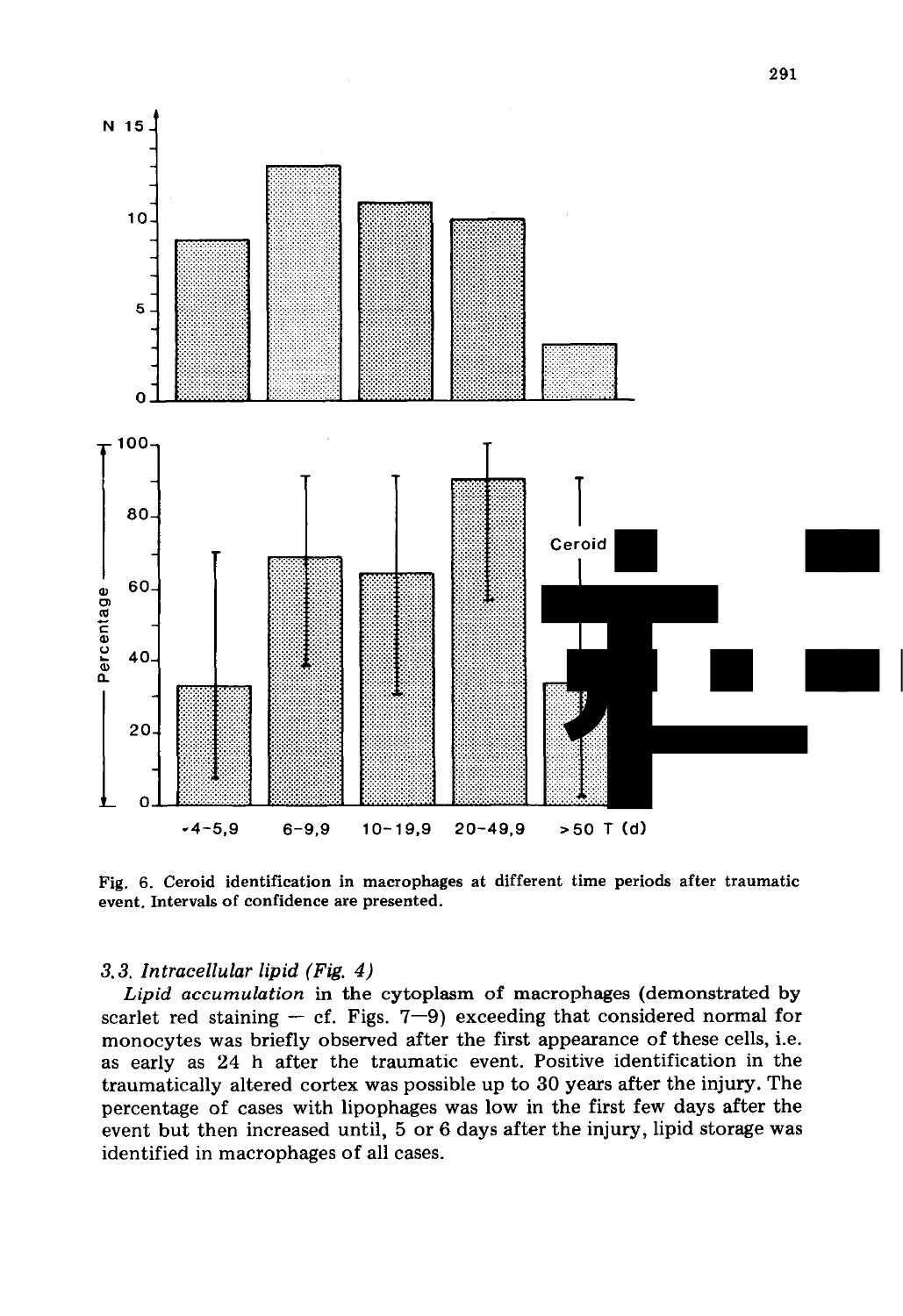

Fig. 7. Single (a) and perivascular (b) lipid-containing macrophages 2 days after traumatic event. (scarlet red/hemalum; a: X500, b: X 1200)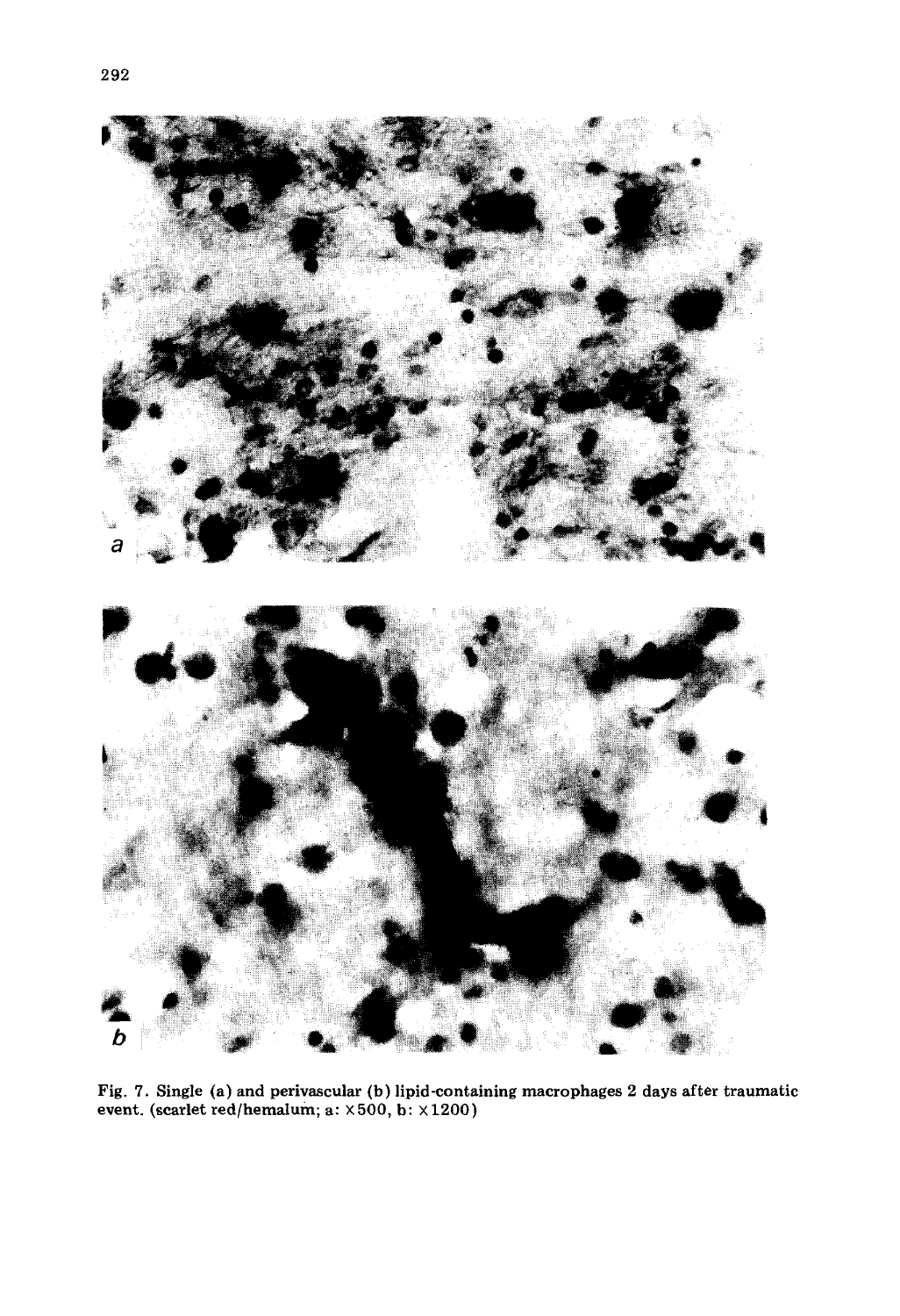

Fig. 8. Many disseminated maerophages without elearly defined neerotie field. (searlet red/hemalum; a: x200, b: X1200)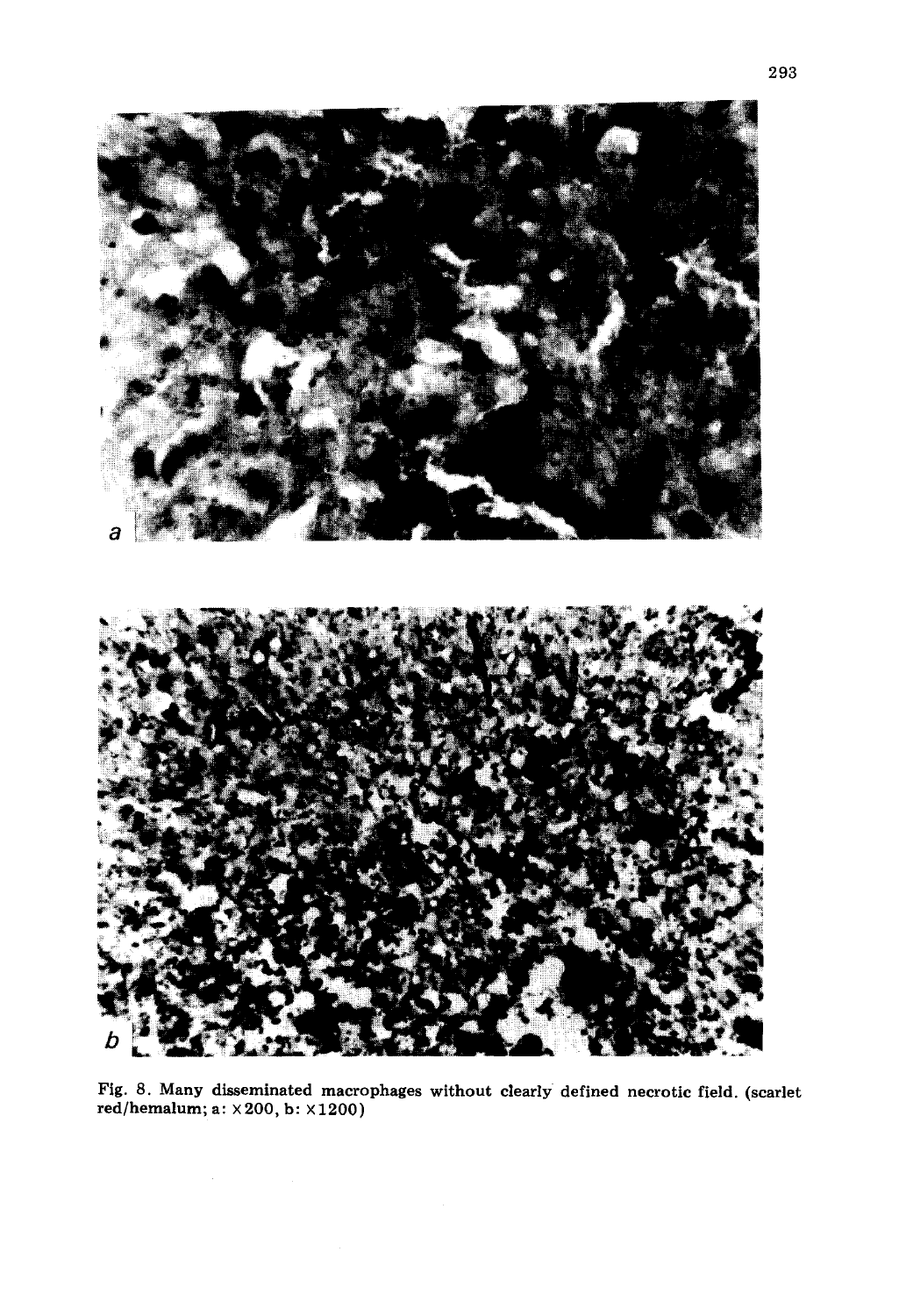



Fig. 9. Demarcating distribution of macrophages within clearly defined necrotic field of brain. (scarlet red/hemalum; a:  $\times 150$ , b:  $\times 1200$ )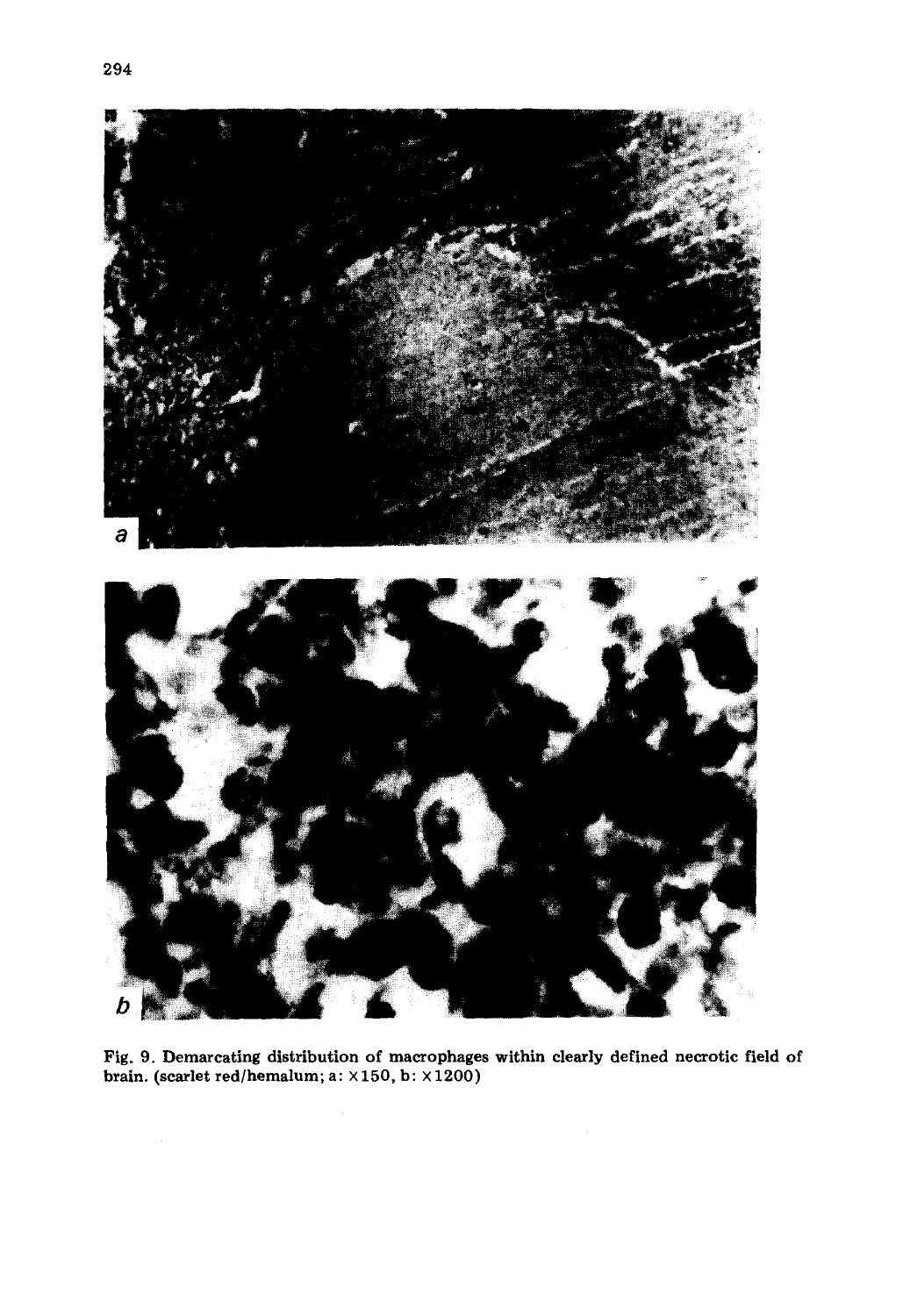*Anisotropie lipids* were identified on scarlet red-stained frozen sections by polarization microscopy (Fig. 10). These lipids were first observed 10 days after the injury and were still evident for 28 years in single cases. Anisotropy of stored lipids was observed in all investigated cases (100%) only in survival periods exceeding 5 months. This finding, however, should not be considered definitive, since the number of examined cases in the interval up to 5 months was extremely low.

### *3.4. Produets of intraeellular erythrocyte degeneration (Fig. 5)*

Products of erythrocyte degeneration were first identified intracellularly: erythrocytes appeared 16 h; siderin, 71 h; and hematoidin, 13 days after the injury. Differences were observed in the length of time these products of degeneration could be identified: erythrocytes were found for the last time 150 days; and hematoidin, 365 days after the injury. Siderophages, however, were still evident for decades. The percentage of cases with few erythrophages or siderophages was comparatively high during the short or very long survival periods and comparatively low during the intervening period.

#### *3.5. Ceroid identifieation (Fig.* 6)

Ceroid was identified exclusively by autofluorescence of cytoplasmic contents in macrophages (Fig. 11). Fluorescence considered typical of ceroid (see discussion) was demonstrable in 29 of a total of 40 examined cases (63%). The observation period ranged from 101 h to 216 days, related in each case to the time of the traumatic event.

Although hemoceroid was observed in isolated cases, the number of positive cases was so low that dating was impossible.

#### 4. Discussion

The function of macrophages in the brain is the same as in other regions of the body, e.g. removal of foreign material. As a result, primarily macrophages are found, and even then selectively, in certain stages of aseptic inflammation. It, however, should be noted that recent studies have considered macrophages synonymous with the so-called reactive microglia [22,23J.

Since traumatic cortical hemorrhage serves as a stimulus for aseptic inflammation, macrophages accumulate in and around the hemorrhage site. The distribution as well as the number and functional state of the macrophages depends directly on the survival period.

In addition to the systematic studies already cited in the Introduction, the literature consists primarlly of single observations. A comparison of our observations with those reported in the literature reveals the following associations: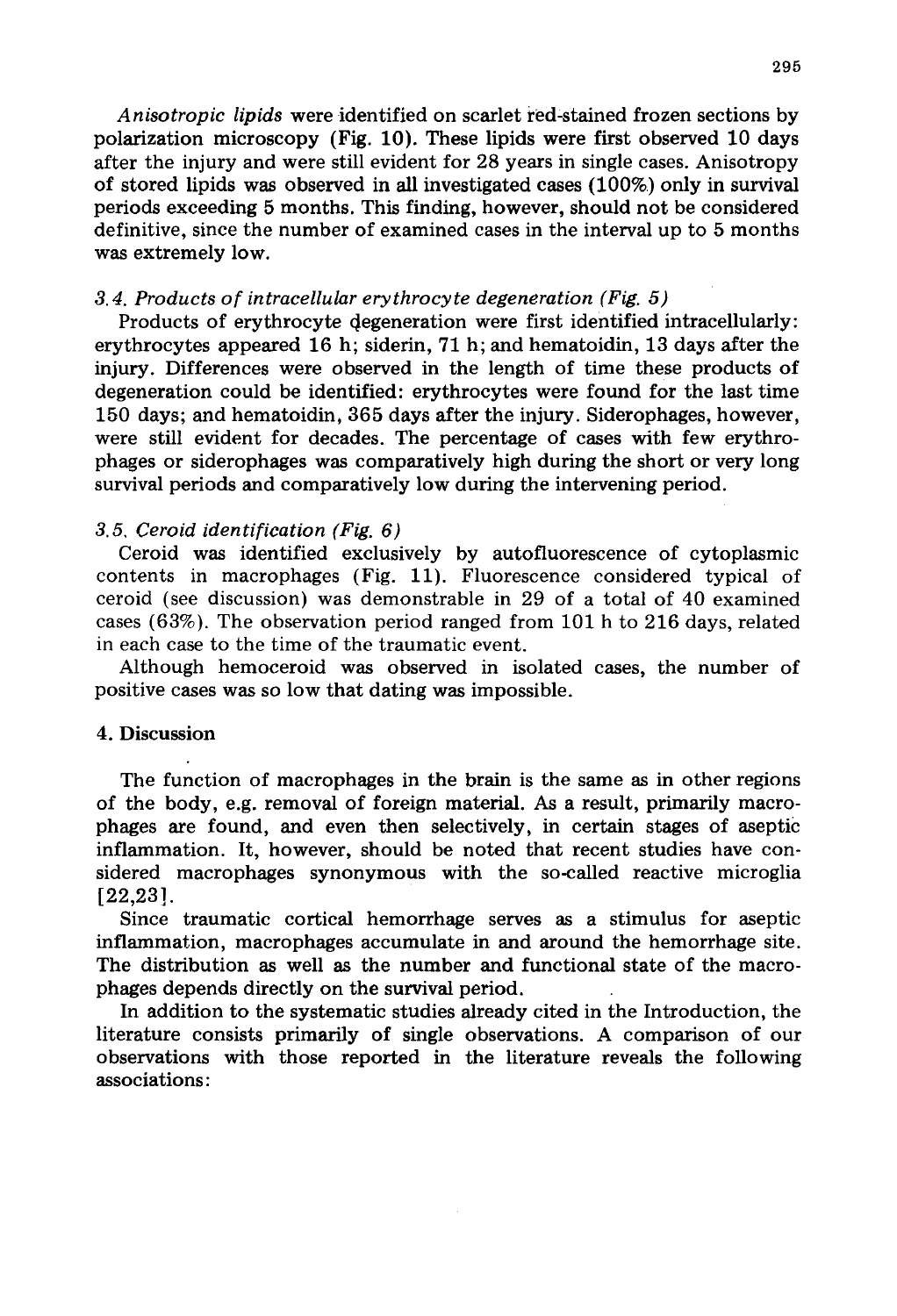

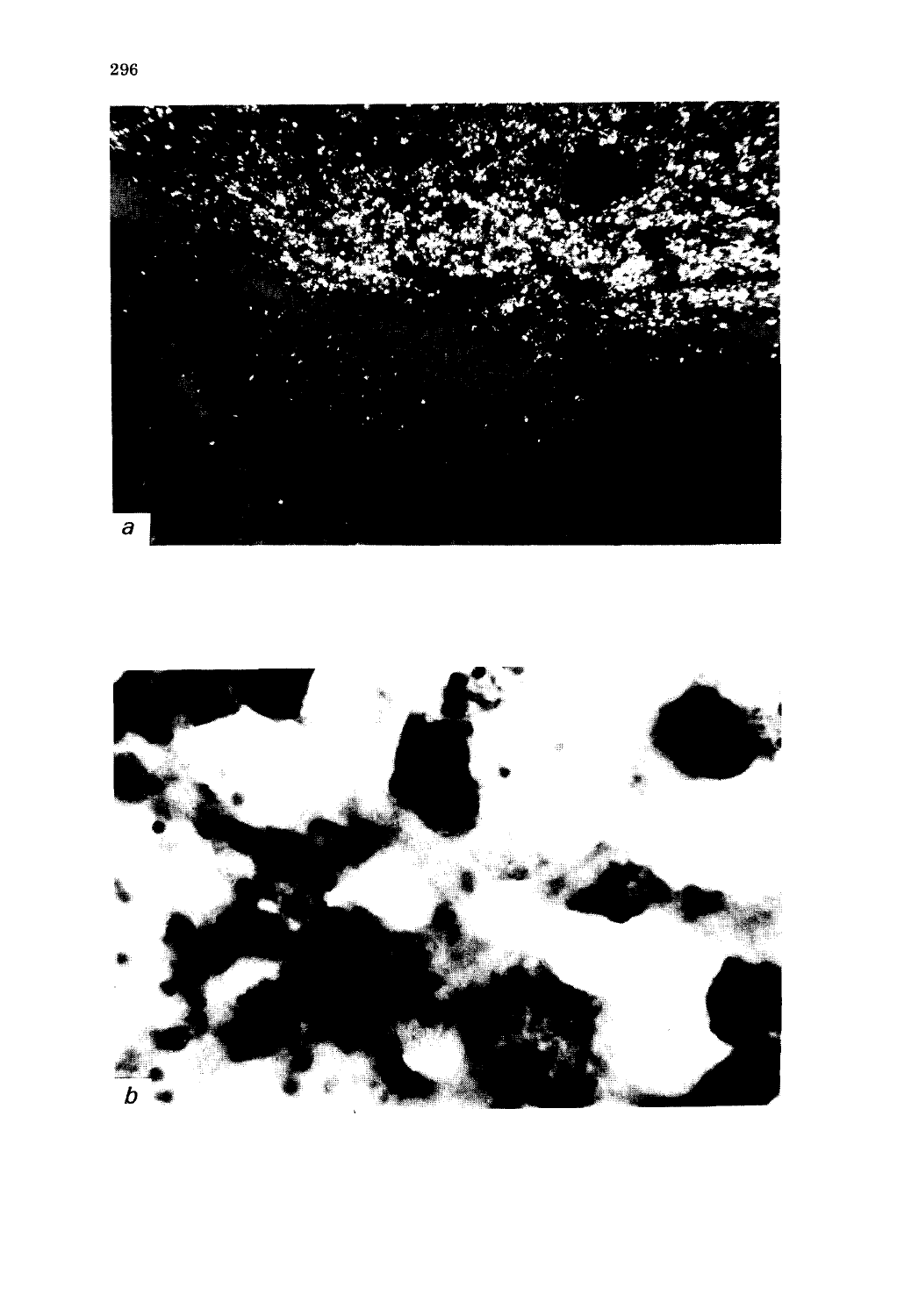

Fig. 10. Storage of anisotropie material in maerophages in overall view (a); magnifieation before polarization (b), and with polarization (e). (scarlet red/hemalum; a: X150; b,  $c: X1200$ ).

Schröder [30] who expressly mentions having searched intensively, observed *macrophages* in the marginal region as early as 7 hafter ischemic brain necrosis. In single observations, other authors report the appearance of macrophages 4 h [12], 6 h [5],12 h [26],14-22 h [14] or 24 h [19] after the traumatic event. The varying intervals are probably attributable, at least in part, to the different evaluation criteria used. In the present study, a certain proportion of monocytes, which in each case was higher than the relative proportion in the blood, served as positive criterium, rather than single monocytes which could be washed in with the erythrocytes. We required evidence of this monocyte "reaction" for our study.

The *macrophage reaction peaked* 4-5 days [1] or 7 days [5,17] after the traumatic event, a finding which corresponds weIl with the mitose index for macrophages in cerebral ischemia (9% on 4th day with gradual decline during the course of the following 2 days) presented by Schröder [30]. We also observed macrophages in 100% of all examined cases 5 days after the injury.

Only single observations on and general descriptions of the *distribution of macrophages* are available; no numerical analyses have been published. The reason for this paucity of information is probably the frequently encountered difficulty in differentiation, Le. assignment of each individual case to one of the above-mentioned groups.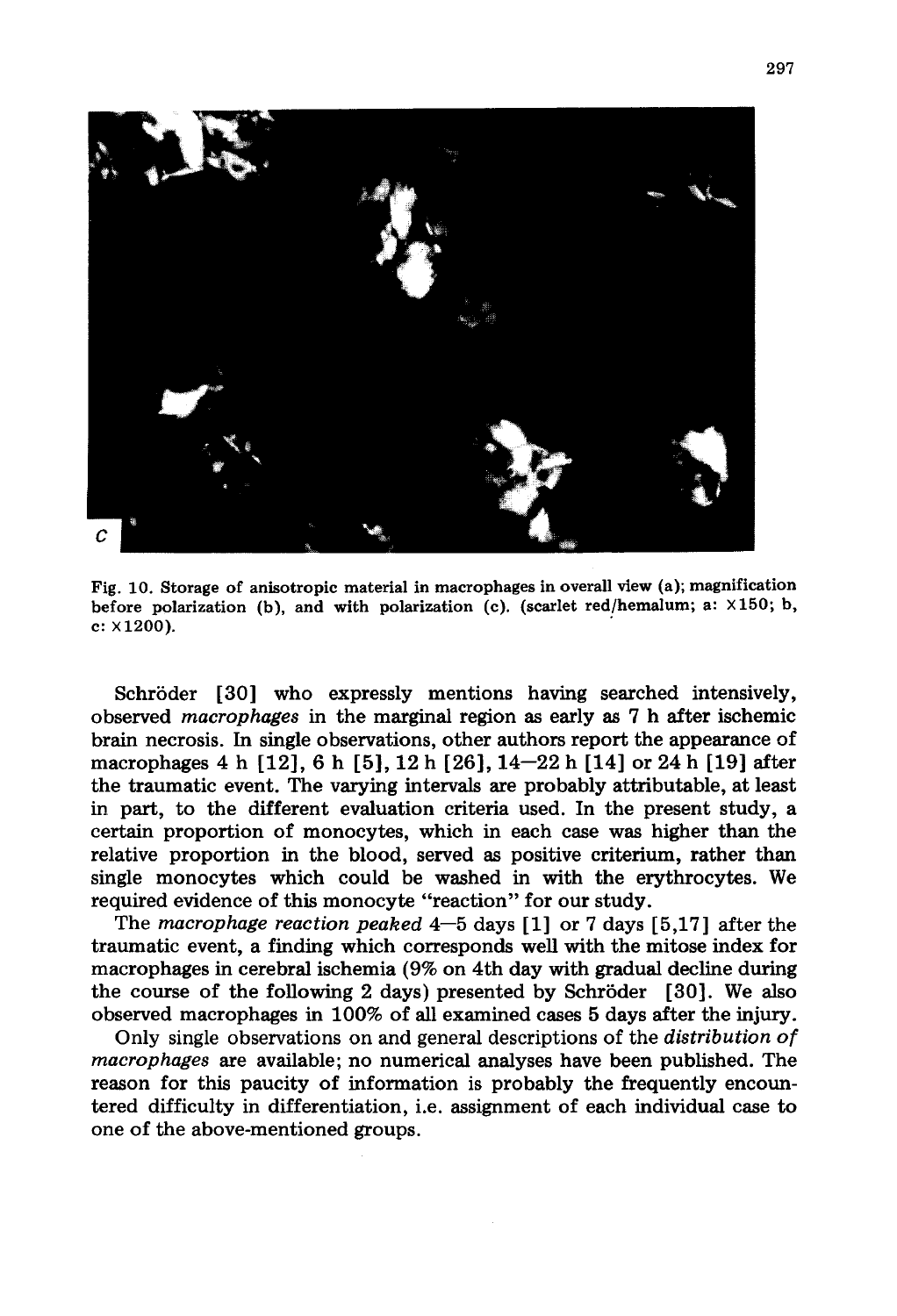



Fig. 11. Ceroid in macrophages identified by autofluorescence. Note coarse granules of varying size and quantity in different macrophages, perivascularly (a) and in necrotic field (b) (a, b :H&E; X 1200).

÷,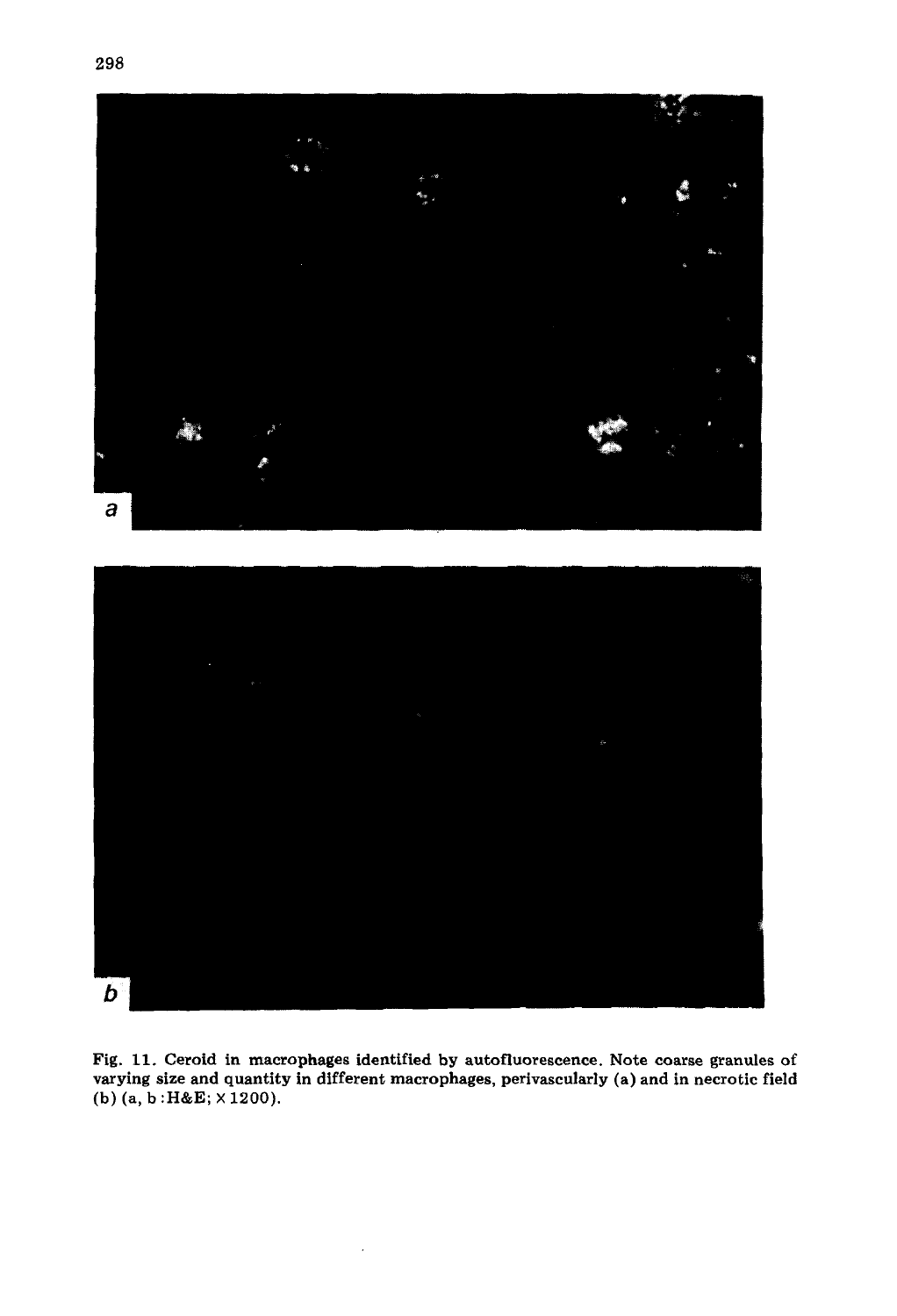The most important function of the macröphages is the ingestion and digestion of degenerated material, *i.e.* necrotic tissue and extravasated blood. In brain tissue, primarily lipid-containing tissue is ingested and broken down in the macrophages to *neutral fats* (i.e., triglycerides). In addition to the sudanophilic granules normally found in monocytes, we observed either a proliferation or a swelling of the granules as early as 24 h after the traumatic event. Five days after the injury, these granules, which at this time resemble typical fatty granule cells, were evident in all examined cases.

Most authors reported longer intervals: Meesen and Stochdorph [20] as well as Adams and Sidman [2] 48 h; and Spielmeyer [32] 40 h. Only Edelmann [7;  $cf. 5,27$ ] described distinct fatty granule cells or their equivalents as early as 23 h after the traumatic event. Both Jacob [14] and Schröder [30], however, interpreted these cells as granulocytes.

*Anisotropie lipids* indicate esterified cholesterol; Maltese cross phenomena are sometimes observable. We found lipophages with crystalline inclusions as early as 10 days after the traumatic event; Schröder [30], however, saw them for the first time 18 days after the injury. This discrepancy is probably due to the fact that only a few of Schröder's cases fell in the  $10-18$ -day interval.

*Ceroid* is a lipopigment that can arise in macrophages [9,10]. The only published studies on methods of identification and on time dependency are those by Schröder [29,31] who used different. methods to observe this pigment 44 h after an ischemic insult and was also able to demonstrate a different composition. Our study, which was limited to fluorescence methods on HE-stained sections, showed that ceroid could be definitely identified by these methods 101 h after the injury. Using the same methods, Schröder [29] found questionable ceroid formation up to the 8th day and definite formation after the 15th day. Since Schröder's investigatory material was not broken down into time intervals, his findings, at least for the time being, are worthy of mention but cannot be further elaborated.

Relatively few authors have described the *erythrophage* phenomenon. Kennady [15] first observed erythrophages 8 h; Schröder [30] 38 h; Adams [1] 48 h; and Strassmann [33] 4 days after the traumatic event. Our observation that erythrophages could be identified 16 h after the injury fits well into the time scheme of the other authors.

We found *siderophages* in isolated cases with survival periods ranging from 70 h to 90 h; thereafter, they were regularly evident. This observation corresponds to the findings reported by Eisenmenger  $[8]$  and Schröder  $[30; cf.$ 11,12]. Other authors, however, first observed siderophages after longer intervals (for literature, see Schröder [30]).

*Hematoidin* occurred both intracellularly and extracellularly. Only Strassmann [33] who observed hematoidin 10 days after the traumatic event in two cases, was able to date this crystallized bilirubin. Howarth and Couper [13] described its relatively fast absorbability; their finding corre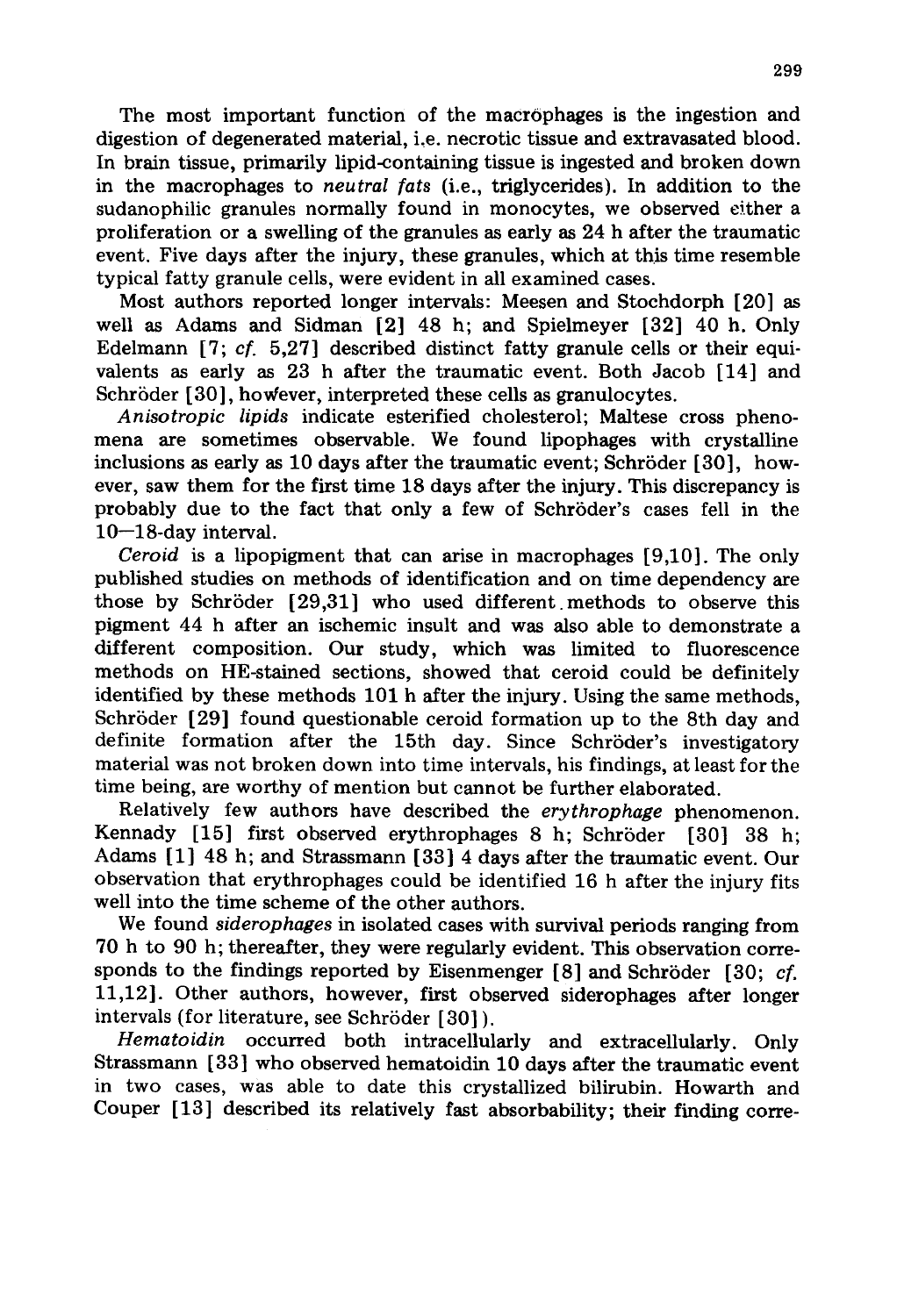sponds to our observation that hematoidin is no longer demonstrable after a survival period of 1 year. .

In summary, the reports of other investigators show both surprising similarities and considerable differences. As mentioned above, some of these variations are probably due to differences in the examined case material, since the findings were frequently based on single observations in certain survival intervals. In borderline cases, that time interval should be selected which was established in human brain tissue by identical methods during the shortest survival period. The communication of single findings, therefore, continues to be worthwhile, because such findings cannot be replaced by a statistical analysis of a large body of case material.

## References

- 1 R.D. Adams, Implications of the biology of the neuroglia and microglia cells for clinical neuropathology. In W.F. Windle (ed.), *Biology of Neuroglia,* Ch.C. Thomas, Springfield, IL, 1958, pp. 245-264.
- 2 R.D. Adams and R.L. Sidman, *Introduction to Neuropathology,* McGraw-Hill, New York-Toronto-Sydney-London, 1968.
- 3 E.K. Adrian, Cell division in injured spinal cord. *Am.* J. *Anat.,* 123 (1968) 501- 520.
- 4 A.H. Baggenstoss, J.W. Kernohan and J.F. Drapiewski, The healing process in wounds of the brain. *Am.* J. *Clin. Pathol.,* 13 (1943) 333-348.
- 5 A.E. Carmichael, Microglia: An experimental study in rabbits after intracerebral injection of blood. J. *Neurol. Psychopathol.,* 9 (1929) 209-216.
- 6 C.J. Clopper and E.S. Pearson, The use of confidence or fiducial limits illustrated in the case of the binomial. *Biometrika,* 26 (1934) 404-413.
- 7 F. Edelmann, Ein Beitrag zur Vergiftung mit gasförmiger Blausäure, insbesondere zu den dabei auftretenden Gehirnveränderungen. *Dtsch. Z. Nervenheilk.,* 72 (1921) 259-287.
- 8 W. Eisenmenger, Zur histologischen und histochemischen Altersbestimmung gedeckter Hirnrindenverletzungen. Habil-Schrift, München, 1977.
- 9 P. Gedigk and R. Fischer, Über die Entstehung des Ceroidpigmentes bei der hämorrhagischen Fettgewebsnekrose. *Virch. Arch. Pathol. Anat.,* 331 (1958) 341-370.
- 10 P. Gedigk and W. Pioch, Über die formale Genese lipogener Pigmente. Untersuchungen mit Estern hochungesättigter Fettsäuren. *Virch. Arch. Pathol. Anat.,* 339 (1965)  $100 - 135.$
- 11 W. Hallermann and D. lllchmann-Christ, Über eigenartige Strangulationsbefunde. *Z. Ges. Gerichtl. Med.,* 38 (1943) 97-128.
- 12 E.M. Hammes, Reaction of the meninges to blood. *Arch. Neurol. Psychiat.,* 52 (1944) 505-514.
- 13 F. Howarth and E.R.A. Cooper, The fate of certain foreign colloids and crystalloids after subarachnoid injection. *Acta Anat. (Basel),* 25 (1955) 112-140.
- 14 H. Jacob, Zentralnervöse Gewebsschäden und Funktionsstörungen nach Erstickungsvorgängen (Obstruktionshypoxydosen). *Dtsch. Z. ges. gericht!. Med.,* 51 (1961) 352- 368.
- 15 J.C. Kennady, Investigations of the early fate and rem oval of subarachnoid blood. Pac. Med. Surg., 75 (1967) 163-168.
- 16 S. Környey, Histopathologie und klinische Symptomatologie der anoxisch-vasalen Hirnschädigungen. Akad. Kiad6, Budapest, 1955.